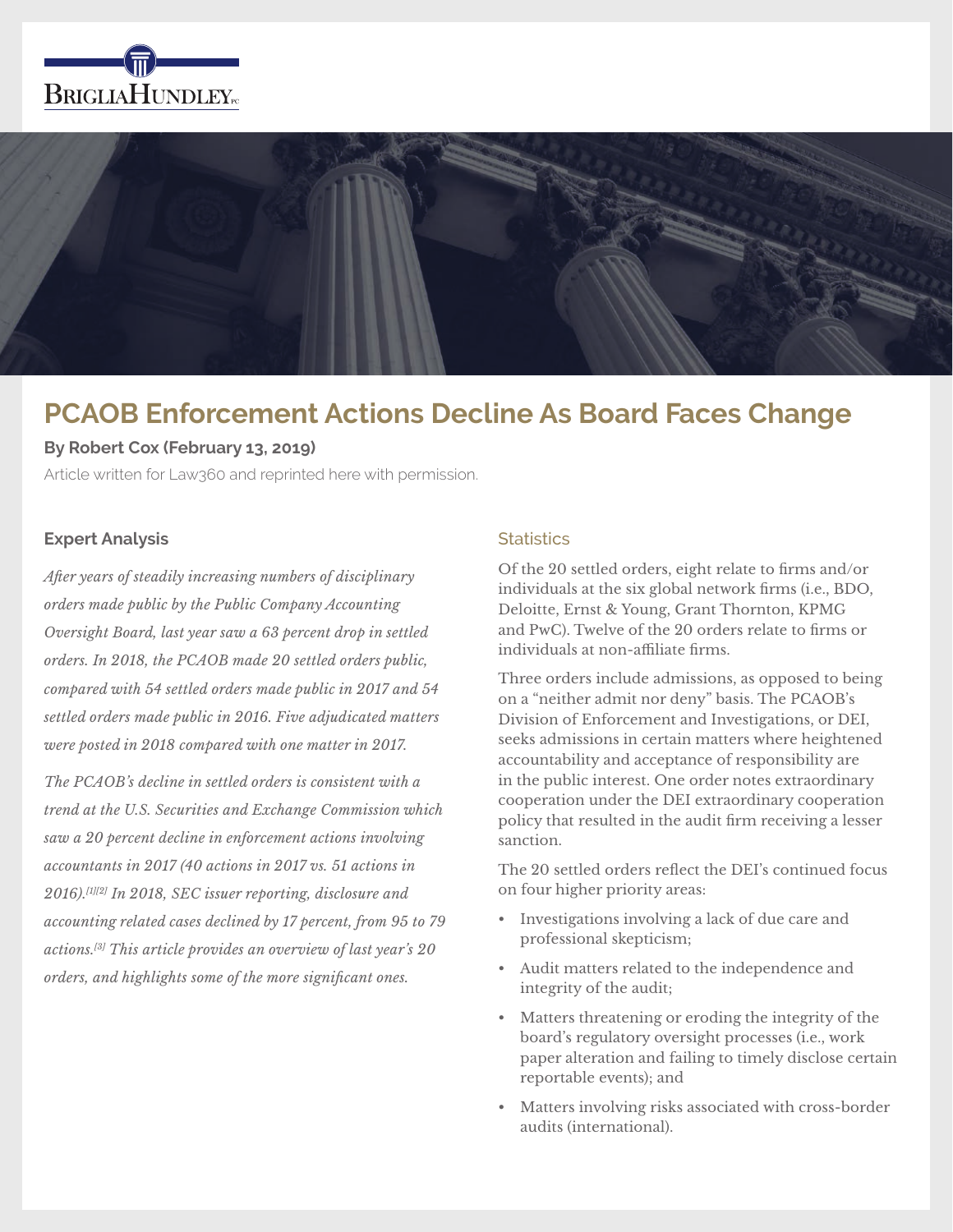

Seven of the orders involved international firms or individuals associated with international firms, including Canada (2), Mexico (1), the United Kingdom (1) and Turkey (3).

## **Highest Penalties Were Against Global Network Firms or Their Affiliates**

The largest civil money penalty for 2018 was imposed by the board against Deloitte & Touche LLP in the amount of \$500,000, for its violation of PCAOB rules and standards in connection with its integrated audits of Jack Henry & Associates Inc. for fiscal years ended June 30, 2014, 2013 and 2012.[4]

The second highest civil money penalty was imposed against Deloitte's Canadian affiliate, for its failure to maintain its independence of its client, Banro Corporation, a Canadian gold mining company.[5]

## **A Significant Number of Cases Involved Broker-Dealer Auditors**

Six of the orders made public in 2018 relate to brokerdealers. In 2017, DEI issued 14 settled orders related to broker-dealer audits. In 2016, it issued nine settled orders related to broker-dealer audits.

One 2018 order involved a violation of PCAOB Attestation Standard No. 1, Examination Engagements Regarding Compliance Reports of Brokers and Dealers, and another order involved a violation of PCAOB Attestation Standard No. 2, Review Engagements Regarding Exemption Reports of Brokers and Dealers.

The largest civil money penalty imposed against a broker-dealer auditor for 2018 was in the amount of \$75,000 against Breard & Associates Inc., for repeated failures to obtain an engagement quality review and concurring approval of issuance in 135 audit and attestation engagements for FY 2014, 2015 and 2016.[6] The board also censured the firm and revoked the firm's registration for five years. The board censured and barred Kevin G. Breard, CPA, for five years.

# A Year of Transition

2018 was a year of significant changes for the PCAOB, starting with the appointment of five new board members. Other personnel changes followed, including the departure of the first director of the DEI and several other senior staff members in May.

In addition, the board initiated a reassessment of its enforcement, inspections and standard-setting programs. With respect to PCAOB enforcement, the board is considering whether it is: (1) pursuing the right mix of enforcement cases, and adjudicating them in a timely manner; and (2) imposing effective and appropriate remedies.[7]

At the 2018 ALI Accountants Liability Conference in November 2018, DEI acting director Mark Adler and other DEI staff suggested several initiatives that the DEI was considering to shorten the lengthy investigative process, such as resolution of cases earlier in the investigative process, use of requests for narrative responses (akin to interrogatories) and limiting the number of witness testimonies.

# Lack of Due Care and Professional Skepticism

## **DT-Jack Henry: Multiple-Element Arrangements/Revenue**

The most significant settled order was against Deloitte & Touche LLP, regarding DT's FY 2014, 2013 and 2012 audits of Jack Henry & Associates Inc.[8] Jack Henry provides integrated computer systems, software, transaction processing and other products and services for banks, credit unions and other financial institutions.

The board found that DT violated PCAOB rules and standards, as a result of DT's failures in auditing Jack Henry's recognition of software license revenue from multiple-element software arrangements.

DT's engagement teams identified risks of material misstatement concerning software license revenue in each of the audits. DT's engagement teams planned and performed audit procedures intended to address the significant risks associated with software license revenue.

As executed, however, those procedures did not adequately address certain of the identified and assessed risks of material misstatement. The engagement teams failed to obtain sufficient appropriate audit evidence to support the firm's unqualified opinions, and failed to exercise the requisite due professional care and professional skepticism in the audits.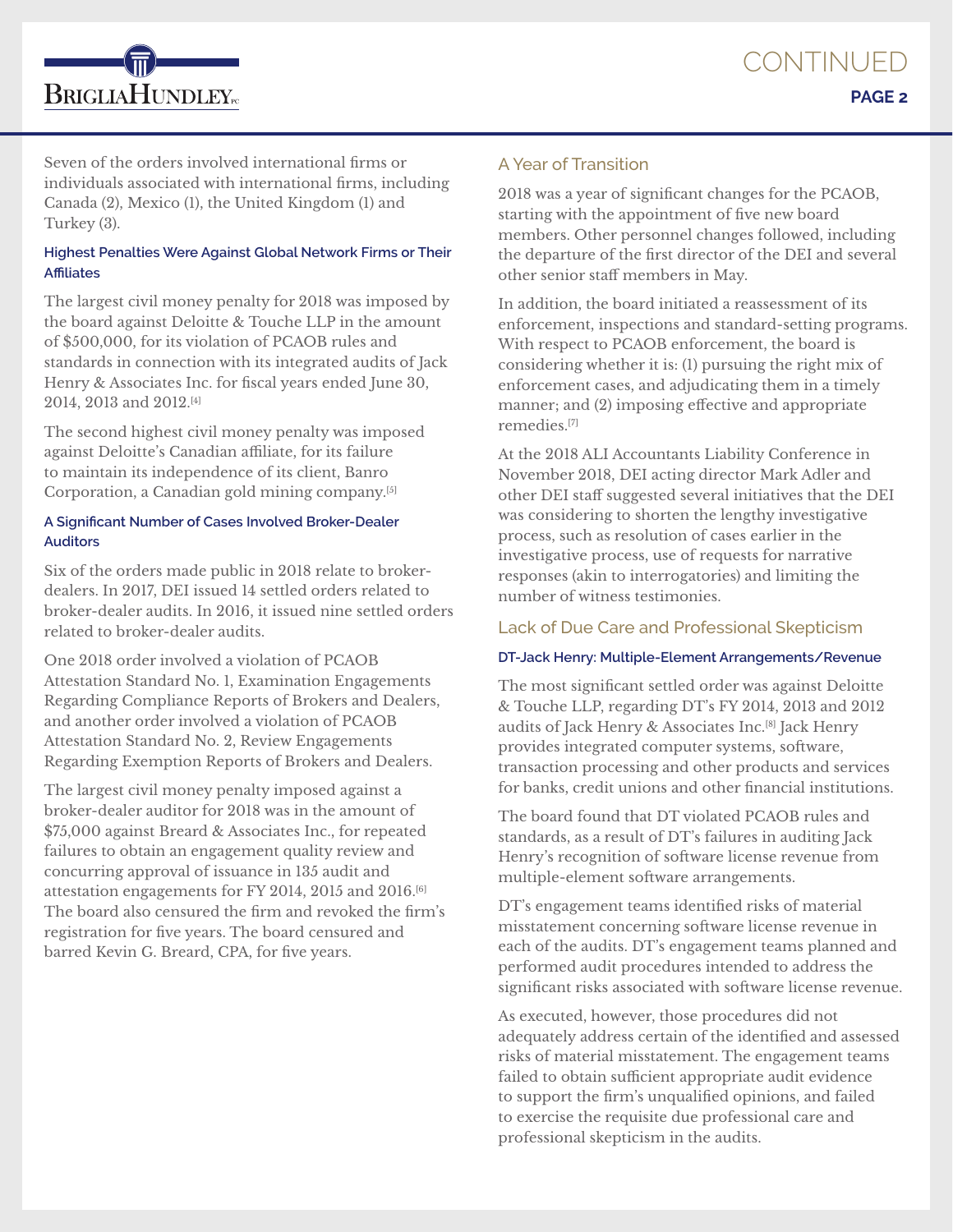The audit deficiencies came to light after DT received notice that the Jack Henry FY 2014 audit would be reviewed during the board's 2015 annual inspection. After receiving the notice, the engagement partner asked another DT partner who had more auditing experience in the software industry to review certain revenue work papers, to help anticipate questions that might be asked during the PCAOB inspection.

The partner's review raised questions about Jack Henry's accounting for software license revenue. DT reported those issues to the PCAOB inspection team. After the audit and accounting issues were identified, DT performed remedial audit procedures that led the company to restate its FY 2014, 2013 and 2012 financial statements in June 2015. Due to the identified errors, Jack Henry had recognized software licensing revenue for multiple-element software arrangements before it was allowed to under GAAP.

The order also states that DT failed to include as part of its engagement teams an auditor who possessed sufficient industry-specific experience and knowledge to properly evaluate and audit the company's accounting for software license revenue. The board censured DT and imposed a civil money penalty in the amount of \$500,000. DT neither admitted nor denied the findings.

#### **DT-Mexico Partners and Manager: Loan Reserve**

The board sanctioned two DT-Mexico partners and a manager for their failures to exercise due professional care, to respond adequately to a known significant risk and to obtain sufficient appropriate audit evidence, as well as their misrepresentations of the work they performed in communications with the principal auditor.[9]

The conduct occurred in the course of respondents' component audit work in 2013 and 2014 with respect to Prestaciones Finmart SAPI de CV SOFOM ENR, a Mexican subsidiary of EZCorp, a provider of pawn loans, short-term consumer loans and credit services. Respondents failed to test the accuracy of out-of-payroll loans that carried a much higher risk of nonpayment in assessing Finmart's allowance for loan losses.

In addition, they failed to perform retrospective reviews of the loan reserve, and obtain sufficient evidence that the loan reserve was reasonable. Also, respondents failed to perform procedures with respect to Finmart's internal control over financial reporting that they claimed to have performed in communications with the principal auditor.

The board censured each of the respondents, and imposed civil money penalties in the amounts of \$50,000 upon García and Valle, the partners, and \$30,000 upon Guerrero, the manager.

## **David S. Friedkin, CPA: Related Parties**

In the David S. Friedkin matter, the board censured a firm and the engagement partner, revoked the firm's registration for two years and barred the partner for two years for failing to obtain sufficient appropriate audit evidence concerning related-party transactions in violation of AS 1015, Due Professional Care in the Performance of Work, AS 1105, Audit Evidence, and AS 2410, Related Parties, among other violations.

Respondents failed to obtain sufficient audit evidence concerning a legal settlement with related parties and certain related-party convertible debt transactions arising out of the settlement. Those transactions resulted in a windfall to the majority shareholder and diluted the interests of the minority shareholders.

However, the respondents failed to obtain and review the underlying documents, and failed to obtain other sufficient appropriate evidence to evaluate whether the transactions with related parties had been appropriately accounted for and accurately disclosed in the financial statements. In addition, respondents failed to obtain an engagement quality review in violation of AS 1220, Engagement Quality Review.

## Integrity of Board Processes

Improper work paper creation and alteration continued to be an enforcement priority in 2018. In six settled orders, the board sanctioned firms and individuals for improper work paper creation, backdating and alteration in advance of a board inspection. In five of the six orders, the respondents were found to have violated PCAOB Rule 4006, Duty to Cooperate with Inspectors, because they interfered with the board's ability to inspect the work that respondents had originally performed and documents before learning of the inspection.

In all five of the orders, respondents were found to have violated AS 1215, Audit Documentation, because, after the documentation completion date (45 days after issuance of the audit opinion), (1) the respondents added documentation to the work papers without indicating the date the documentation was added, the person who prepared the additional documentation or the reason for the additional documentation and/or (2) backdated and otherwise altered audit documentation.

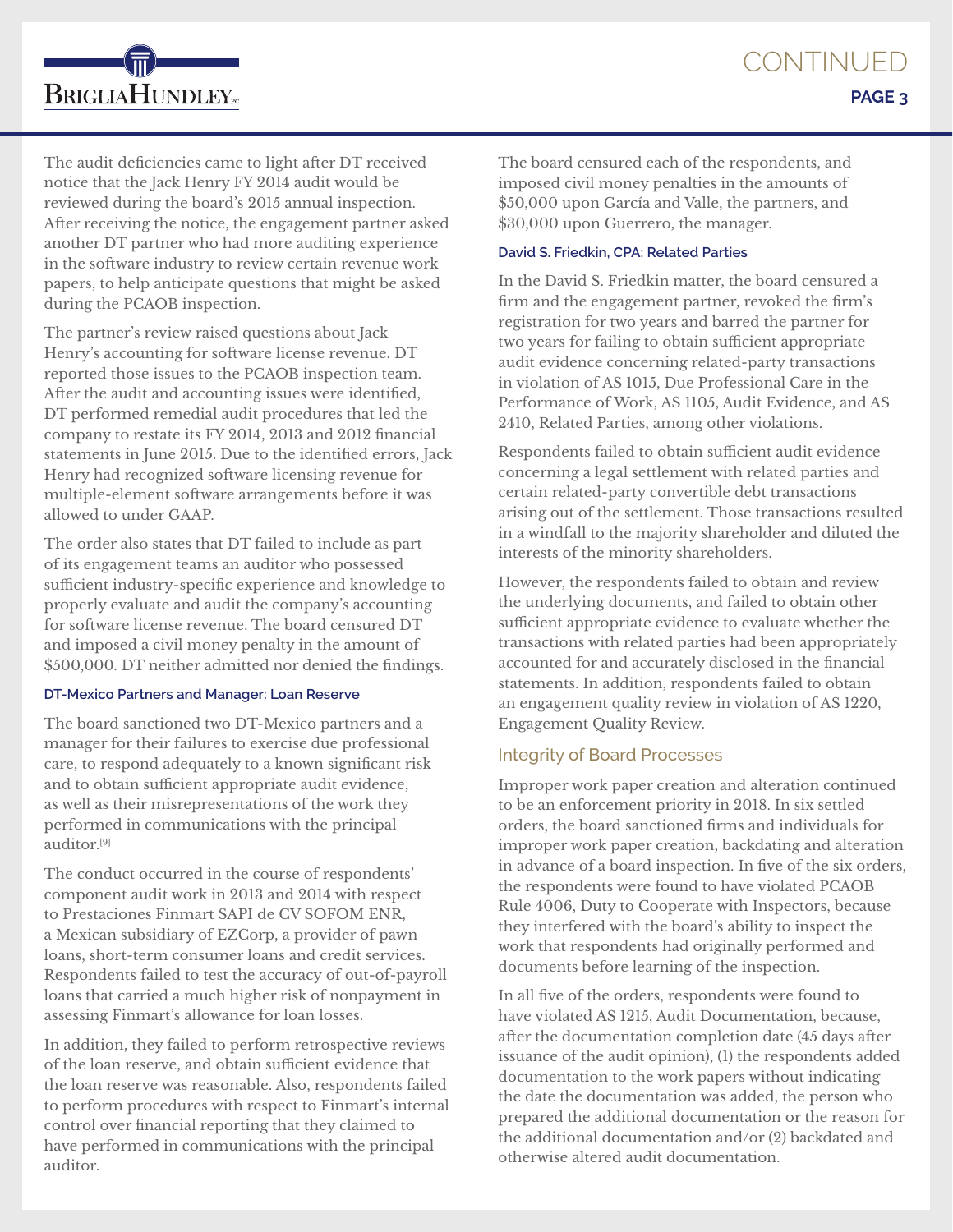**BRIGLIAHUNDLEY**<sub>rc</sub>

The following are three of the more notable settled orders.

In two separate orders, the PCAOB sanctioned two former partners of Deloitte's Turkish affiliate<sup>[10]</sup> for improper alteration of previously archived work papers.[11] These orders were connected with the December 2017 order against DT-Turkey and a former DT-Turkey partner.[12] In a related settled order, the PCAOB permanently barred another former DT-Turkey partner for noncooperation with a board investigation by failing to comply with an accounting board demand.<sup>[13]</sup>

In another order involving a global network firm partner, the board sanctioned a former accountant employed by the United Kingdom affiliate of Deloitte for violation of AS 3 (the predecessor to AS 1215) for creating work papers in advance of Deloitte U.K.'s 2015 inspection.[14] In the Adam M. Sanderson matter, the engagement manager on the Deloitte U.K. component engagement team that audited a subsidiary of the issuer improperly created a work paper to falsely indicate that the component engagement team had performed work before the release of the audit opinion when, in fact, the team had not done so.

Sanderson learned that the PCAOB was going to inspect the issuer, and a week later, he created a memorandum, falsely describing the performance of certain journal entry testing work, and that the underlying journal testing work described in the memorandum was performed prior to the release of the audit opinion. Prior to any documents being provided to the board's inspectors, the firm discovered that Sanderson had improperly altered the new audit documents, terminated Sanderson, reported the issue to the board's staff and did not archive the improperly altered audit documents. The board censured Sanderson, imposed a one year bar and imposed an addition two year limitation on his activities.

In 2017, the board gave extraordinary cooperation credit to DT-Turkey, who self-reported work paper alteration and backdating and made timely, voluntary and meaningful remedial actions. In 2018, the board gave extraordinary cooperation credit to a small firm that selfreported work paper alteration at the start of a PCAOB inspection, and provided a list identifying remembered added or altered comments to the inspectors and describing the changes.

The matter of Baum & Company PA and Joel S. Baum, CPA,[15] involved a firm and engagement partner who added, backdated and otherwise altered at least 54 work papers in advance of the board's 2017 inspection of the firm. The firm self-reported during the inspection, cooperated with the inspectors and the DEI, and received extraordinary cooperation credit.

The firm was censured, its registration was revoked for one year with right to reapply and it received a \$10,000 civil money penalty. The CPA was censured and barred for one year, with the ability to petition for board consent to associate with a registered public accounting firm after one year.

# Independence and Integrity of the Audit

## **Independence**

The most significant independence order made public in 2018 involved DT's Canadian affiliate. The sanction imposed of \$350,000 was the second highest civil money penalty imposed in 2018. The board found that DT Canada failed to maintain its independence in connection with the firm's audits of Banro Corporation, a Canadian gold mining company with operations in the Democratic Republic of the Congo, for FY 2012, 2013 and 2014.

Venmyn Deloitte (Pty) Ltd. is a mining services company based in South Africa, and became a wholly owned subsidiary of DT South Africa. Venmyn Deloitte was created in connection with DT South Africa's acquisition of certain assets of the mining services company Venmyn Rand (Pty) Ltd. on Nov. 1, 2012. In early 2012, prior to its acquisition, Venmyn Rand prepared a technical report for Banro on the company's Namoya gold mine in the DRC.

The report contained certain gold mineral resource estimates and a related valuation of the Namoya mine. In connection with DT Canada's subsequent audit of Banro's 2012 financial statements, and after DT South Africa's acquisition of Venmyn Rand, Venmyn Deloitte's managing director confirmed for the Deloitte Canada engagement team that he was the "qualified person" responsible for the report.

The engagement team then relied on the report's valuation as audit evidence supporting management's representations regarding the carrying value of the Namoya mining assets reported in Banro's financial statements, as well as Banro's ability to continue as a going concern. Venmyn Deloitte and its managing director also consented to Banro's public use of their names in connection with the report.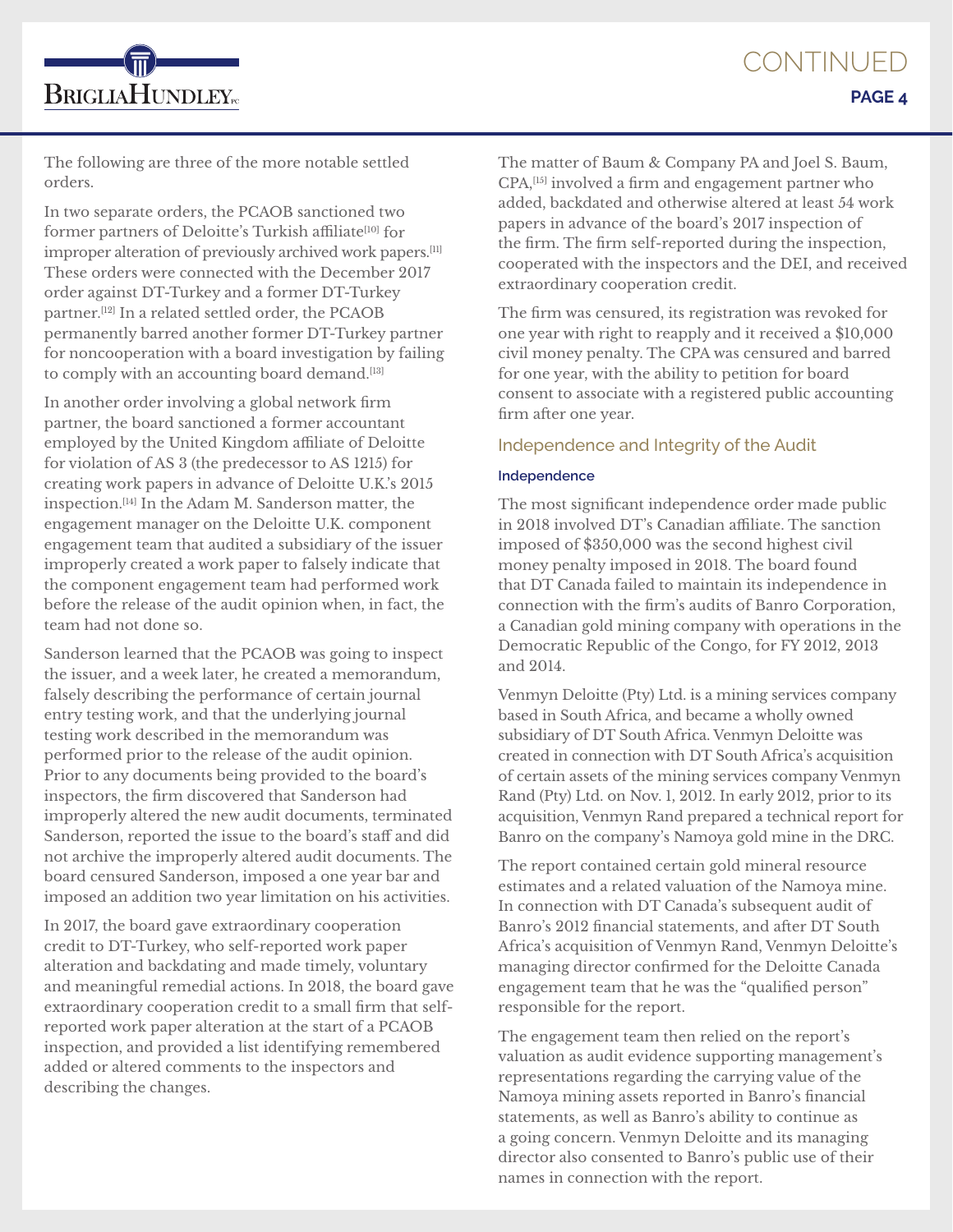In 2013 and 2014, Venmyn Deloitte prepared two additional technical reports for Banro, one for the Lugushwa gold mine in the DRC and a new one for the Namoya gold mine. Both technical reports contained certain gold mineral resource or reserve estimates that Banro had previously disclosed publicly in press releases. Each press release stated that Venmyn Deloitte's managing director had reviewed and approved the release, and that he was the qualified person responsible for certain of the mineral resource or reserve estimates disclosed therein.

**BRIGLIAHUNDLEY**<sub>rc</sub>

In the order, the PCAOB states that Deloitte Canada's independence was impaired during the 2012 audit because the engagement team relied on the valuation in the 2012 report, for which Venmyn Deloitte and its managing director took responsibility, as audit evidence supporting Banro management's representations, and subjected it to audit procedures. By auditing work for which its associated entity, Venmyn Deloitte, took responsibility, Deloitte Canada in effect audited its own work under relevant independence rules.

Deloitte Canada's independence during the 2012, 2013 and 2014 Banro audits also was impaired because Venmyn Deloitte publicly took responsibility in the technical reports and related press releases for certain of Banro's gold mineral resource and reserve estimates, thereby creating a mutual interest between Deloitte Canada and Banro in those estimates being correct. The board found that Deloitte Canada violated PCAOB Rule 3520, Auditor Independence, because it was not independent in both fact and appearance with the meaning of Rule 2-01(b) of Regulation S-X, 17 C.F.R. Section 210.2-01(b), and Interim Auditing Standard Section 220, Independence.

#### **Engagement Quality Review/Integrity of the Audit**

In the area of the integrity of the audit, the board announced enforcement actions against firms, primarily auditors of broker-dealers, for failing to have an engagement quality reviewer, to have an engagement quality review performed, to assign a qualified engagement quality reviewer and/or to follow the "cooling off" requirements of AS 1220 (formerly Auditing Standard No. 7, Engagement Quality Review).<sup>[16]</sup>

## Broker-Dealers

Broker dealer audits continue to be of significant concern for both PCAOB inspections and enforcement.[17] In the area of enforcement, six orders sanctioned auditors of broker-dealers, including one order for violation of PCAOB Attestation Standard No. 1 and one order for a violation of PCAOB Attestation Standard No. 2.[18]

#### **PCAOB Attestation Standards No. 1 and 2**

In the Tarvaran Askelon & Company matter, the board found that the firm, the engagement partner and the engagement quality reviewer violated AS 2701, Auditing Supplemental Information and Attestation Standard No. 1, among other violations, in connection with audit of carrying broker-dealer's financial statements and examination of compliance report.<sup>[19]</sup>

With respect to customer reserve/net capital, the respondents failed to test information produced by the broker-dealer for completeness and accuracy. The respondents also failed to perform any procedures to test the broker-dealer's internal control over compliance.

In the Richard J. Girasole CPA PC matter, the board found that the firm and the engagement partner violated auditor independence rules and standards, Attestation Standard No. 2, AS 1220 and Rule 2203, Special Reports, among other violations.[20] In violation of independence rules, the respondents changed line item amounts and updated footnote disclosures in a broker-dealer financial statement, and prepared a net capital calculation and exemption report. In addition, they failed to perform any procedures to identify exceptions to exemption provisions as required by Attestation Standard No. 2.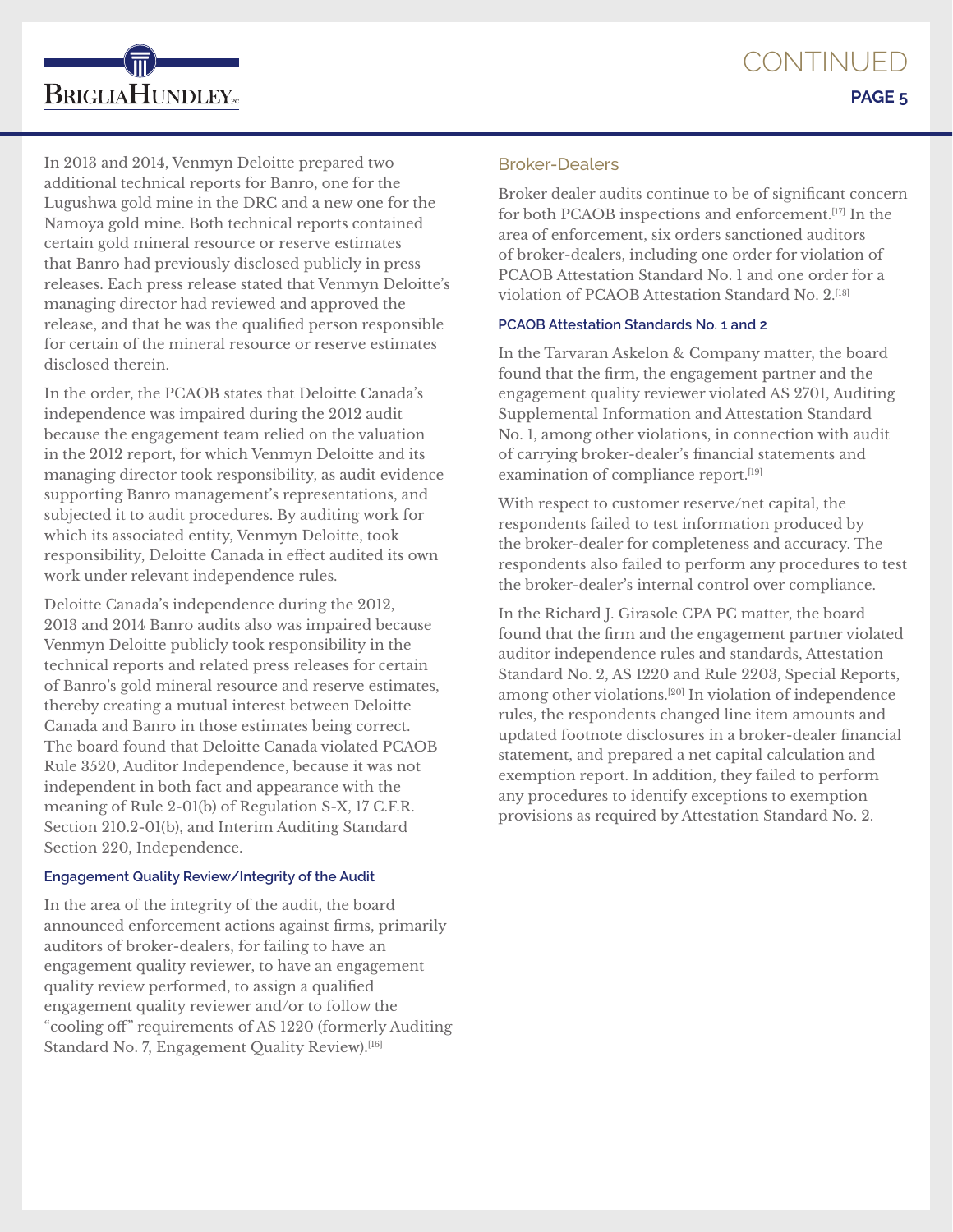

## What To Expect In 2019

The PCAOB begins 2019 with a year under the completely new board. Based on statements and speeches by board members, they are moving to fill open senior staff positions, and filled several positions at the end of 2018. Therefore, it is to be expected that a new DEI director will be announced soon.

2019 likely will be a year of transition for the DEI as the new director settles into the position, evaluates current enforcement priorities, consults with the board regarding their vision for changes in enforcement (e.g., shortening the time of informal inquiries and investigations) and works to set new goals and priorities. The board has already announced that it is reviewing the mix of enforcement matters and the time it takes to investigate and resolve those matters.

In the short term, the DEI will continue to focus on its announced four higher priority areas of investigations involving a lack of due care and professional skepticism, independence and integrity of the audit, violations of board processes and cross-border audits. Also, the DEI will continue its scrutiny of auditors of broker-dealers. It would not be surprising to see an increase in the number of settled orders over the five-year low of 20 settled orders in 2018, though likely not reaching the record levels of 2016 and 2017.[21]

#### **Notes**

- *[1] Cornerstone Research Study, "Finalized SEC, PCAOB, and State Follow-on Actions: 2012-2017," https://www.cornerstone.com/Publications/Reports/ Regulatory-Actions-Involving-Accountants; SEC Division of Enforcement FY 2018 Annual Report, at p. 9.*
- *[2] The SEC had seen a decrease in standalone actions from FY 2016 to FY 2017, but rebounded in FY 2018. Overall, standalone enforcement actions increased from 446 in FY 2017 to 490 in FY 2018, a 9 percent increase.*
- *[3] SEC Division of Enforcement FY 2018 Annual Report, at p. 10 and appendix.*
- *[4] In the Matter of Deloitte & Touche LLP, PCAOB Rel. No. 105-2018-008 (May 23, 2018).*
- *[5] In the Matter of Deloitte LLP, PCAOB Rel. No. 105-2018-020 (Oct. 16, 2018).*
- *[6] In the Matter of Breard & Associates Inc. Certified Public Accountants and Kevin G. Breard, CPA, PCAOB Rel. No. 105-2018-018 (Aug. 9, 2018).*
- *[7] William D. Duhnke, "PCAOB Transitions for the Future," 2018 Deloitte/University of Kansas Auditing Symposium (May 17, 2018).*
- *[8] In the Matter of Deloitte & Touche LLP, PCAOB Rel. No. 105-2018-008 (May 23, 2018).*
- *[9] In the Matter of Ricardo Augistín García Chagoyán, José Ignacio Valle Aparico, and Rubén Eduardo Guerrero Cervera, PCAOB Rel. No. 105-2018-021 (Oct. 30, 2018).*
- *[10] In the Matter of DRT Bagimsiz Denetim ve Serbest Muhasebeci Mali Musavirlik A.Ş., PCAOB Rel. No. 105-2017-050 (Dec. 19, 2017).*
- *[11] In the Matter of Huseyin Gurer, PCAOB Rel. No. 105-2018-005 (May 9, 2018) (censure, three-year bar and \$25,000 civil money penalty); In the Matter of Gŏkhan Alpman, PCAOB Rel. No. 105-2018-006 (May 9, 2018) (censure and two-year bar).*
- *[12] See In the Matter of DRT Bagimsiz Denetim ve Serbest Muhasebeci Mali Musavirlik A.Ş., PCAOB Rel. No. 105-2017-050 (Dec. 19, 2017); In the Matter of Berman Ŏzata, PCAOB Rel. No. 105-2017-051 (Dec. 19, 2018).*
- *[13] In the Matter of Ŏmer Tanriŏver, PCAOB Rel. No. 105-2018-007 (May 9, 2018).*
- *[14] In the Matter of Adam M. Sanderson, PCAOB Rel. No. 105-2018-009 (May 23, 2018).*
- *[15] In the Matter of Baum & Company PA and Joel S. Baum, CPA PCAOB Rel. No. 105-2018-002 (Feb. 27, 2018).*